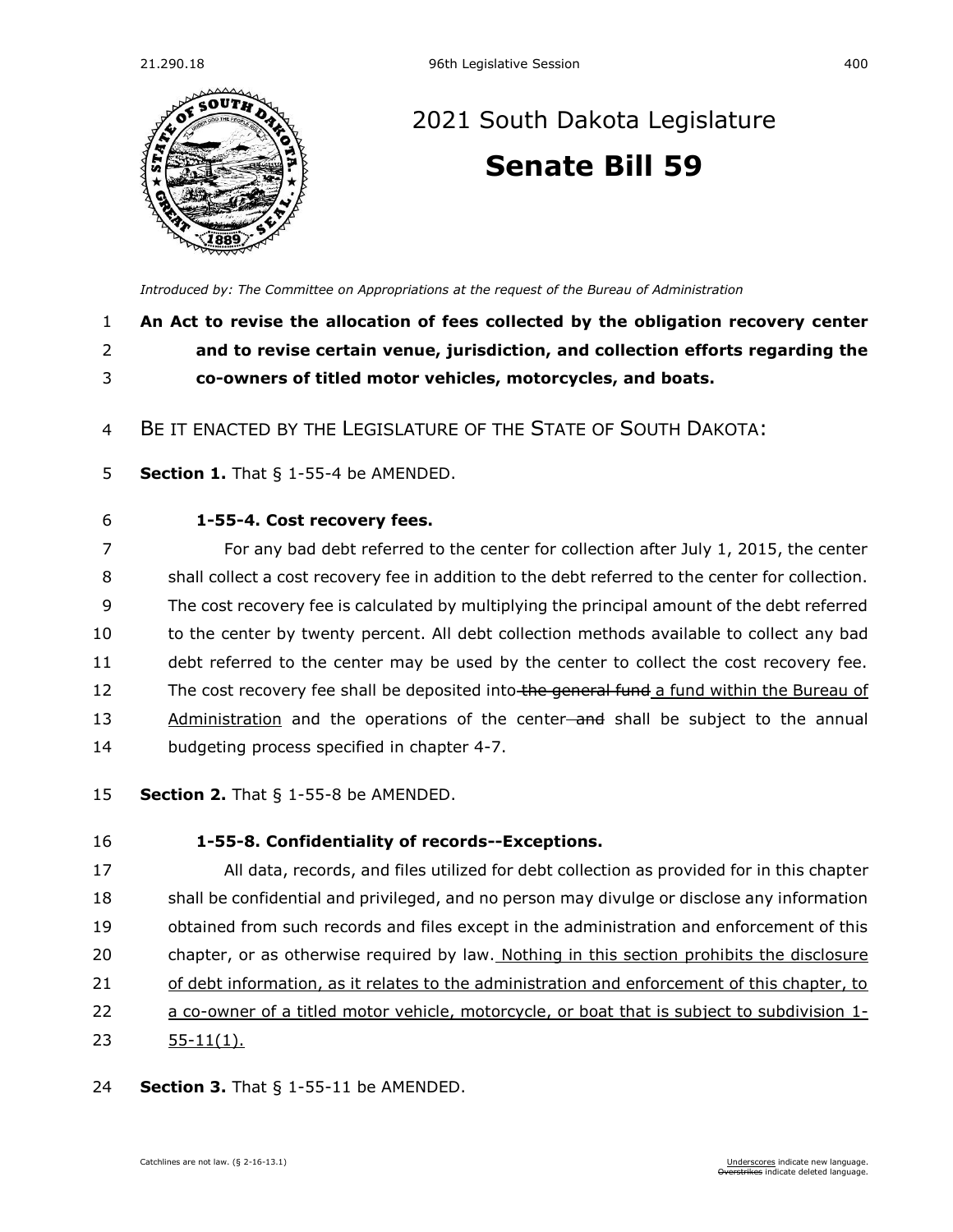## **[1-55-11. L](https://sdlegislature.gov/Statutes/Codified_Laws/DisplayStatute.aspx?Type=Statute&Statute=1-55-11)icenses, registrations, and permits withheld from person owing debt referred to center.** No person that owes a debt that is referred to the center may renew, obtain, or maintain: (1) Any registration for any motor vehicle, motorcycle, or boat, in which the person's name appears on the title of the motor vehicle, motorcycle, or boat; (2) Any driver license as defined by subdivision [32-12-1\(](https://sdlegislature.gov/Statutes/Codified_Laws/DisplayStatute.aspx?Type=Statute&Statute=32-12-1)1); or (3) Any hunting license, fishing license, state park permit, or camping permit; unless the debt and cost recovery fee is either paid in full or the debtor has entered into a payment plan with the center and payment pursuant to the plan is current. The Department of Revenue shall notify a person who is a co-owner of a motor 12 vehicle, motorcycle, or boat described in subdivision (1), that the person's registration has been affected by the debt referred to the center. The notification shall be by United States mail. **Section 4.** [That § 1-55-12 be AMENDED.](https://sdlegislature.gov/Statutes/Codified_Laws/DisplayStatute.aspx?Type=Statute&Statute=1-55-12) **[1-55-12. H](https://sdlegislature.gov/Statutes/Codified_Laws/DisplayStatute.aspx?Type=Statute&Statute=1-55-12)earing on debt determination dispute--Temporary license, registration, or permit.** No agency, board, or entity of the State of South Dakota may issue, renew, or allow an individual to maintain any motor vehicle, motorcycle, or boat registration, driver license, hunting license, fishing license, state park permit, or camping permit, after 21 receiving notice from the center that the applicant, registrant, or licensee has a debt that is being collected by the center, unless the applicant, registrant, or licensee has paid the debt and cost recovery fee in full or the debtor has entered into a payment plan with the center and payment pursuant to the plan is current. An applicant, registrant, or licensee who disputes a determination by the center that 26 the applicant, registrant, or licensee has a debt that has been referred to the center for 27 collection shall, upon request, be given a due process hearing by the center may, in writing, request an administrative hearing before the Office of Hearing Examiners, conducted pursuant to chapter [1-26.](https://sdlegislature.gov/Statutes/Codified_Laws/DisplayStatute.aspx?Type=Statute&Statute=1-26) A co-owner of a titled motor vehicle, motorcycle, or boat that is described in subdivision [1-55-11\(](https://sdlegislature.gov/Statutes/Codified_Laws/DisplayStatute.aspx?Type=Statute&Statute=1-55-11)1) may request an administrative hearing before the Office of Hearing Examiners, conducted pursuant to chapter [1-26,](https://sdlegislature.gov/Statutes/Codified_Laws/DisplayStatute.aspx?Type=Statute&Statute=1-26) on the sole issue of whether the co-owner or the debtor is a titled owner of the motor vehicle, motorcycle, or boat.